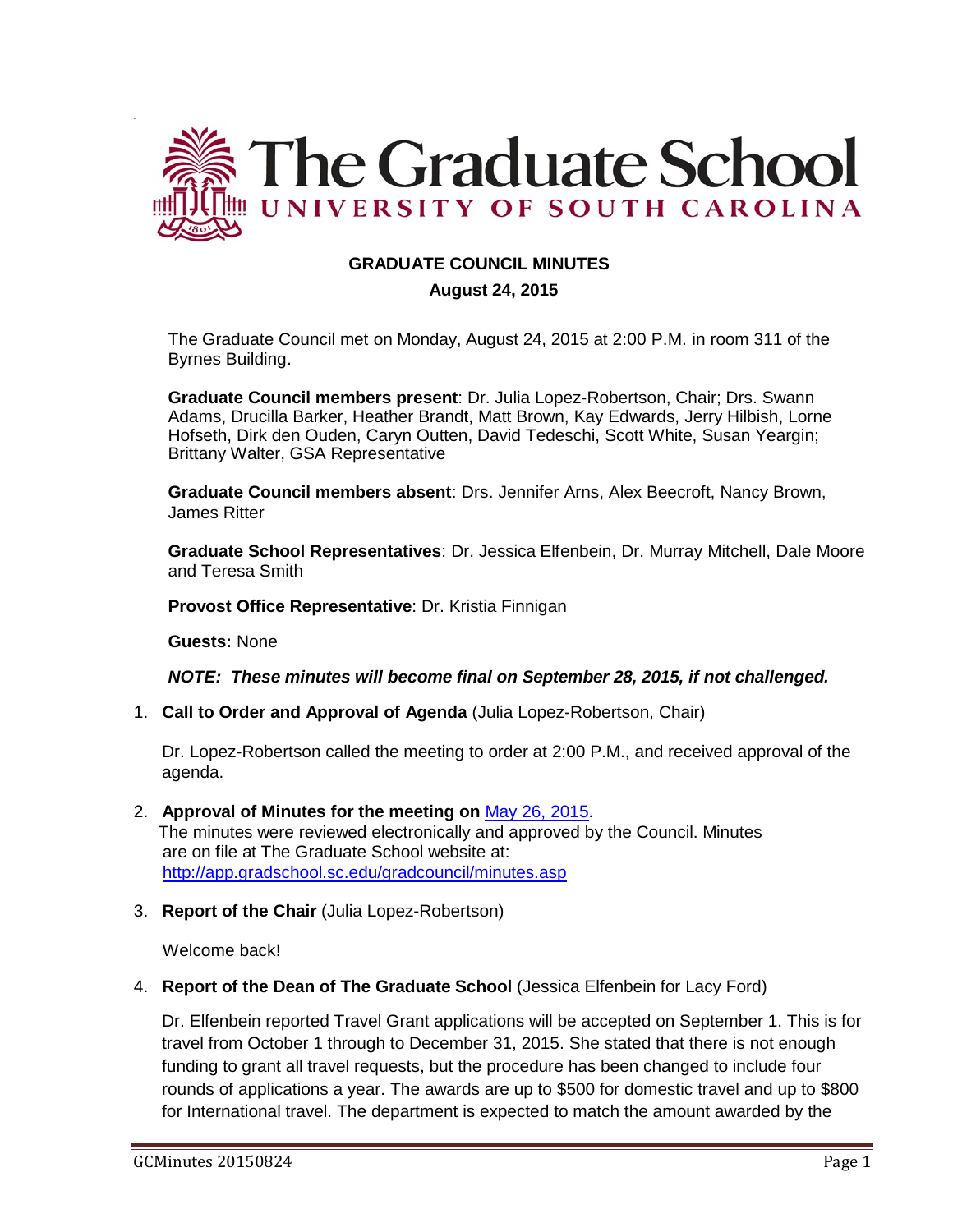## Graduate School.

There is a lifetime limit of two travel grants per graduate student. If a person has already received two, they are not eligible to apply. In addition, the graduate school has changed the procedure to allow first time applicants to receive preference. The goal is to allocate funding to as many new eligible students as possible. Please let students know in your departments that they only get two lifetime awards for travel, and if this is not the most important opportunity to present at a conference, then it would be wise to wait for the best opportunity to present.

The application portal is open for one week. The students who apply at the beginning of the open cycle are more likely to receive funding. Once all of the funding is allocated the fund is depleted.

Dr. Brandt asked if information will be submitted to the departments regarding the number of applicants from their area and who was awarded funding for travel. Dr. Elfenbein responded that this type of information can be collected and distributed this year.

Dr. Tedeschi asked for clarification of the eligibility requirements. Dr. Elfenbein responded that the Graduate Program Directors vet the students for eligibility and rank them at the department level, and The Graduate School verifies the enrollment status of each student who applies

Dr. Loren Hofseth asked about the amount of the department's contribution to the student's award. Dr. Elfenbein restated that the maximum contribution from The Graduate School is up to \$500 for domestic travel and up to \$800 for International travel with receipts to support travel expenses.

Dr. Elfenbien asked Brittany if there was funding available from the GSA for travel. Brittany responded that there is some funding available. If the department has a student organization that is registered with the GSA, they can request funding from the GSA to attend a conference.

GSA funding can cover the registration and additional funding may be available. At this time, the GSA only provides 'one-time' funding per student per conference. Information regarding eligibility and the application process is available on the GSA website.

Dr. Elfenbein announced that health insurance subsidies have increased this year from \$375 per student to \$425. It is a sizable increase, but unfortunately, there are some issues with IRS compliance. There was an article published in The Chronicle and this issue aired on NPR this past weekend. The Council of Graduate Schools is also working on this issue. It started at the University of Missouri and they pulled their subsidy funding. USC has not pulled subsidy funding. The University's Legal Counsel is currently reviewing the issue and implications to USC students, and the University may take no action until Legal Counsel receives input from the IRS. The findings will be discussed at a later date. Currently, eligible students will receive a \$200 subsidy in the Fall and an additional \$225 in the Spring.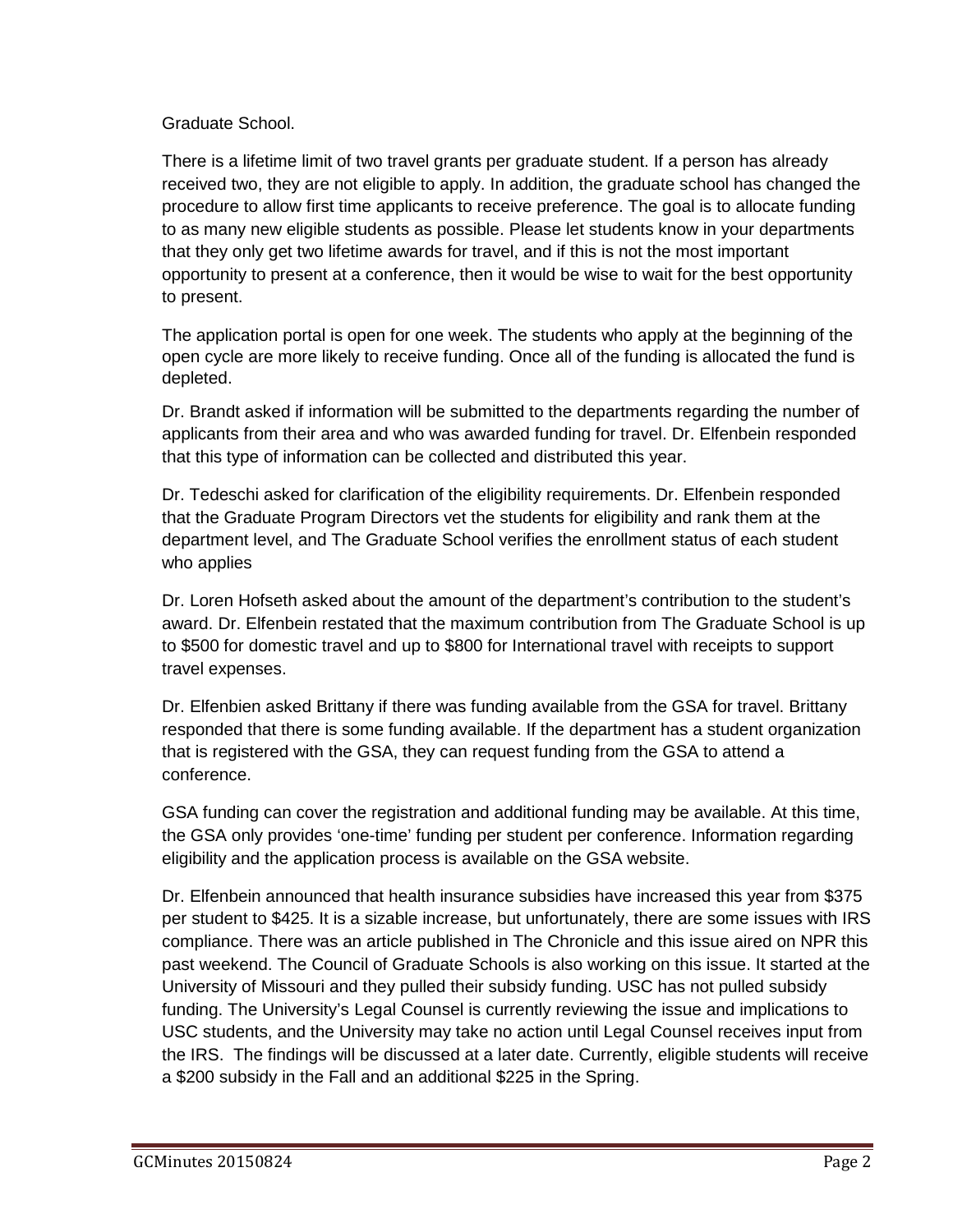## 5. **Report of the Associate Dean / Secretary of the Graduate Council** (Murray Mitchell)

Dr. Mitchell reported that two Graduate Council members have had professional opportunities that interfered with their ability to complete their Graduate Council terms. Two well-qualified colleagues have agreed to participate and serve. Completing the terms of former members means that new members are eligible to serve their own three-year term upon completion of the term they are covering. Carolyn Nagle from Geography is now a former member and replacing her will be Caryn Outten from Chemistry and BioChemistry. Elena Osokina from History is now a former member and Kay Edwards from History will be her replacement.

Dr. Mitchell asked all members to introduce themselves and state the department they represent, and each member did so.

Dr. Mitchell announced that Graduate Council recently shifted from a paper-based proposal submission system to an electronic-based submission system (APPS), and that he and Dr. Kristia Finnigan will do their best to assist and answer questions about the new system.

Dr. Mitchell mentioned that there are five committees that need Chairs. The Chairs must be Council members. However, members of these committees can be qualified graduate faculty. The five committees are:

- 1) Academic Policies and Practices. Meetings are called as needed. The committee reviews new, changes or additions to existing policies and practices. The committee is usually chaired by the Council's Vice Chair or Chair-elect and is comprised of four members. Matt Brown is Vice Chair/Chair-elect. There is currently an issue pending that will be considered by this committee. It is regarding eligibility for Special Enrollment Privileges. This special enrollment privilege is often referred to as Z-Status. It allows students who have finished all but their dissertation to be considered as a fulltime student while taking less than six hours of graduate courses. There is presently an opportunity for students to be approved for up to four semesters. Currently, there are a number of students who are seeking more than that. The committee will research the issue and decide on limits. Student financial aid is affected by this status, and the concern is for students is their need to finish academic pursuits and move on rather than endlessly extending their Z-Status from semester to semester. The committee will draft a policy to address this issue.
- 2) Fellowships and Scholarships. This committee will review student applicants for funding in the Spring and Fall. The committee meets for two hours in January, two (2 hour) meetings in February and March, and one (2-hour) meeting in April. The committee is comprised of six members and receives the support of the Graduate School, Dr. Jessica Elfenbein and Wright Culpepper, who coordinate materials from student applicants for committee consideration. If there are any questions or an interest in who is eligible for receiving Fellowships and Scholarships and the amount of awards, and other eligibility issues, consider participating on this committee. The participant will be active in the decision making process and offer better funding advice to students going forward.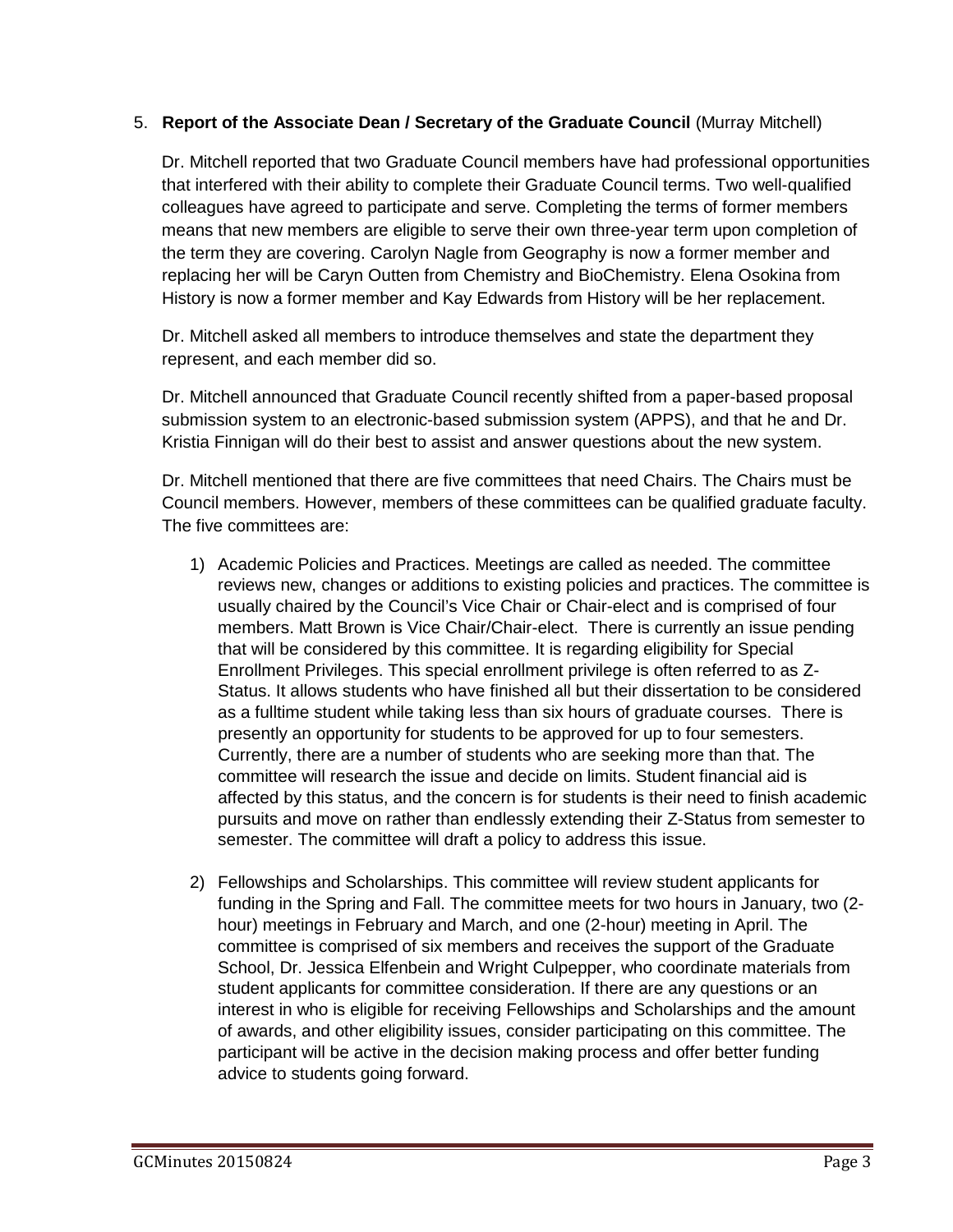- 3) Science, Math, and Related Professional Programs Committee is chaired this year by David Tedeschi. Susan Yeargin will be a continuing member. This committee handles new course proposals and course and curricula change proposals. This is a steady committee with the majority of work done at the end of the Fall semester when programs are trying to get changes to curriculum approved to appear in the Graduate Bulletin. Changes have to be approved by December to appear in the Bulletin for the next academic year. New courses, however, can appear immediately. The committee is staffed with four members. If there is interest in being on that committee, contact Dr. Mitchell.
- 4) Humanities, Social Sciences, Education, and Related Professional Programs Committee is presently chaired by Matt Brown. Matt is also Vice Chair. Rather than retire from Graduate Council at the end of this academic year, he will Chair the Council in the following year. Matt has kindly agreed to start off the year as Chair for the Humanities committee, but a replacement is needed that he can train to fill that role. Jennifer Arns is the only other member returning to that committee. Four members are required to staff that committee.
- 5) The final group is the Grievances, Appeals and Petitions committee. This group meets infrequently. Committee meetings depend upon submissions from students. Submissions that rise to this level of consideration have dropped markedly since the Graduate School has benefited from the service of Assistant Dean Dale Moore who serves in the capacity of Ombudsman. He offers guidance to students regarding opportunities to address their issues and leaves the final decision to the student. Dr. Mitchell clarified that Mr. Moore does not tell the student what to do. He provides insight into the issue and points out the available alternatives and probable outcomes, leaving the student to make an informed decision. This committee usually has one student representative which is typically filled by the Graduate Student Representative. This year Brittany Walter is reprising her role as the GSA Representative. She will be a member along with three other faculty members. If interested in serving on this committee, please contact Dr. Mitchell at [MMitchel@mailbox.sc.edu](mailto:MMitchel@mailbox.sc.edu) to self-nominate or to nominate a qualified colleague. Members would benefit from the opportunity to participate in governance of graduate school related issues. The participant will benefit from being aware of advocacy for students in graduate education.

Graduate students comprise of approximately 25% of the student enrollment at the University of South Carolina. Given that information, the Graduate Council hopes to leverage additional services for Graduate Students.

Governance of this size of the population is no small contribution to the operation of this institution. For those of you who are already serving, your service is greatly appreciated and will benefit the graduate programs you will impact.

Dr. Hofseth asked Dr. Mitchell if he would provide Council with a list of the committees and the charges for each. Dr. Mitchell responded that the Committee information will appear in the minutes, but that he will provide the information via email as well.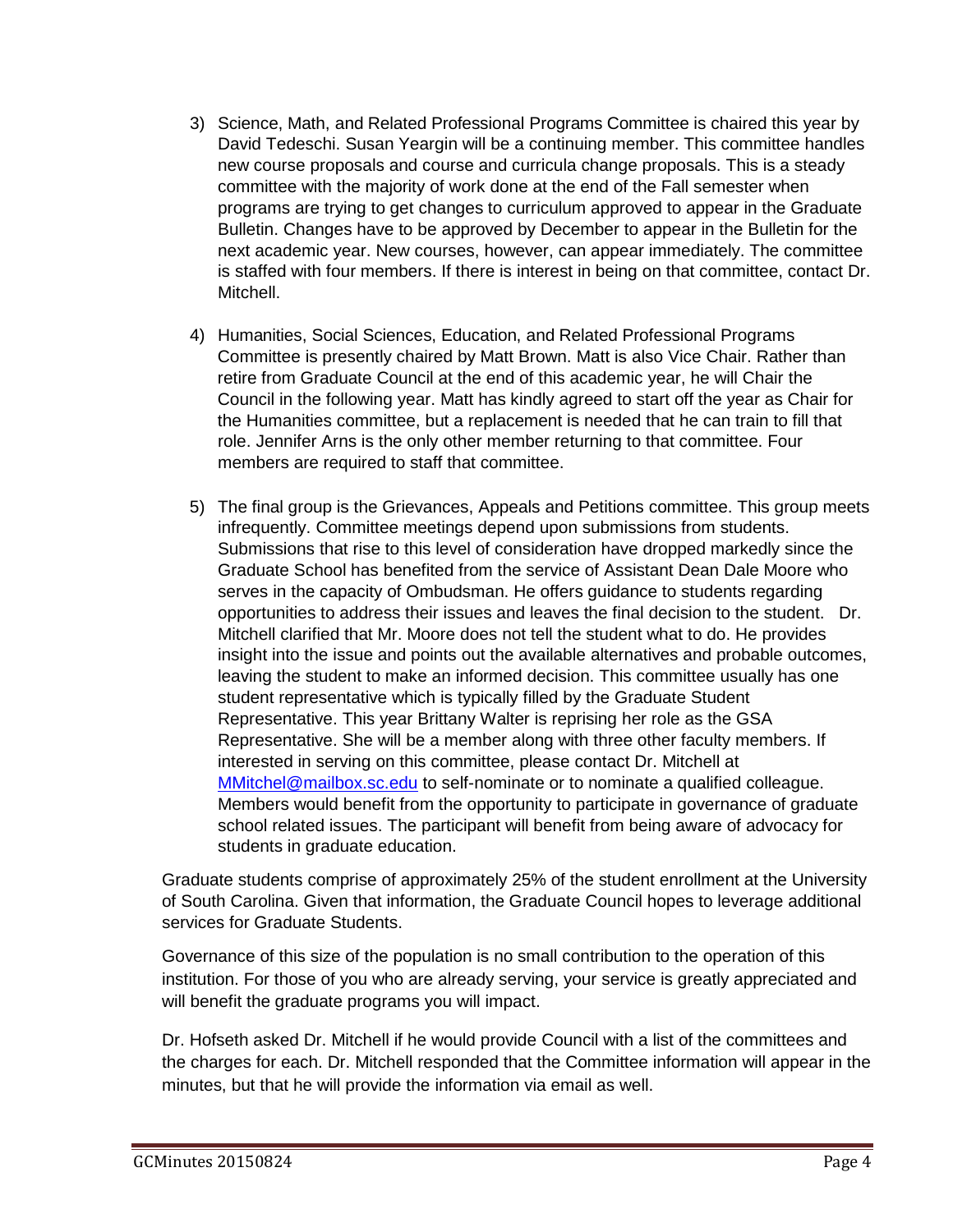Dr. Mitchell distributed a Graduate School Fact Sheet regarding university enrollment information showing specific statics of graduate student versus undergraduate student representation at the University of South Carolina. Dr. Brandt asked if the information on the flyer included student information University-wide or only on the Columbia campus. She also asked if the information included students from the School of Medicine. Dr. Elfenbein responded that the information included statistics regarding the Columbia student population and it includes the professional colleges such as the School of Law, the School of Medicine and the College of Pharmacy. Dr. Brandt also asked if this information has been distributed to graduate directors on campus. Dr. Elfenbein responded that has been distributed to the Deans.

Additionally, Dr. Mitchell mentioned business of interest to the Administrators in departments that hire, Graduate assistants, Teaching assistants, Instructional assistants, Research assistants, and Program assistants. There are several different object codes being misused on a regular basis, and the process is far more complex than it should be. Dr. Mitchell was successfully able to meet with representatives from the Bursar's Office, Financial Aid, Human Resources, and the Provost's Office to discuss operational changes and simplifying the process. The impact on the Graduate Students is significant. If the paperwork submitted to hire the GA is wrong, the paperwork is returned and may languish throughout the correction process. What this means to the Graduate Student is a delay in pay. This presents a problem when GAs need to buy food or have financial obligations such as tuition, rent and credit card bills. More information will follow as progress is made on this issue.

Dr. Mitchell mentioned that occasionally the Council may go into Closed Session. Closed Session will occur when the Council discusses Grievances, Appels and Petitions. All issues discussed in closed session are confidential. All information discussed in open session is placed in the Graduate Council minutes as public information.

# 6. **Report of the Graduate Student Association Representative** (Brittany Walter)

Brittany reported that the GSA will be holding a "Welcome Back" event for Graduate Students at the River Rat Brewery on September 2. She asked Council representatives to please notify their graduate student's that they can find details about the event on Facebook and Twitter.

The GSA has several cabinet positions open. Every graduate student is a member of the GSA, and there is a Leadership Team called the Cabinet. The Cabinet works with the GSA President. They help the graduate student population and assist with student advocacy, educational seminars, and social events. It is good to get involved, and applications for the positions is published on the GSA website.

The Graduate Student space in the Library is nearly complete. The space is strictly for graduate students. It includes a study space and a white board for meetings. The GSA hopes to have a 'launch' event in September.

### 7. **Report of the Academic Policy and Practices Committee** (Murray Mitchell)

Dr. Mitchell stated that a Chair and members will soon be selected for this committee.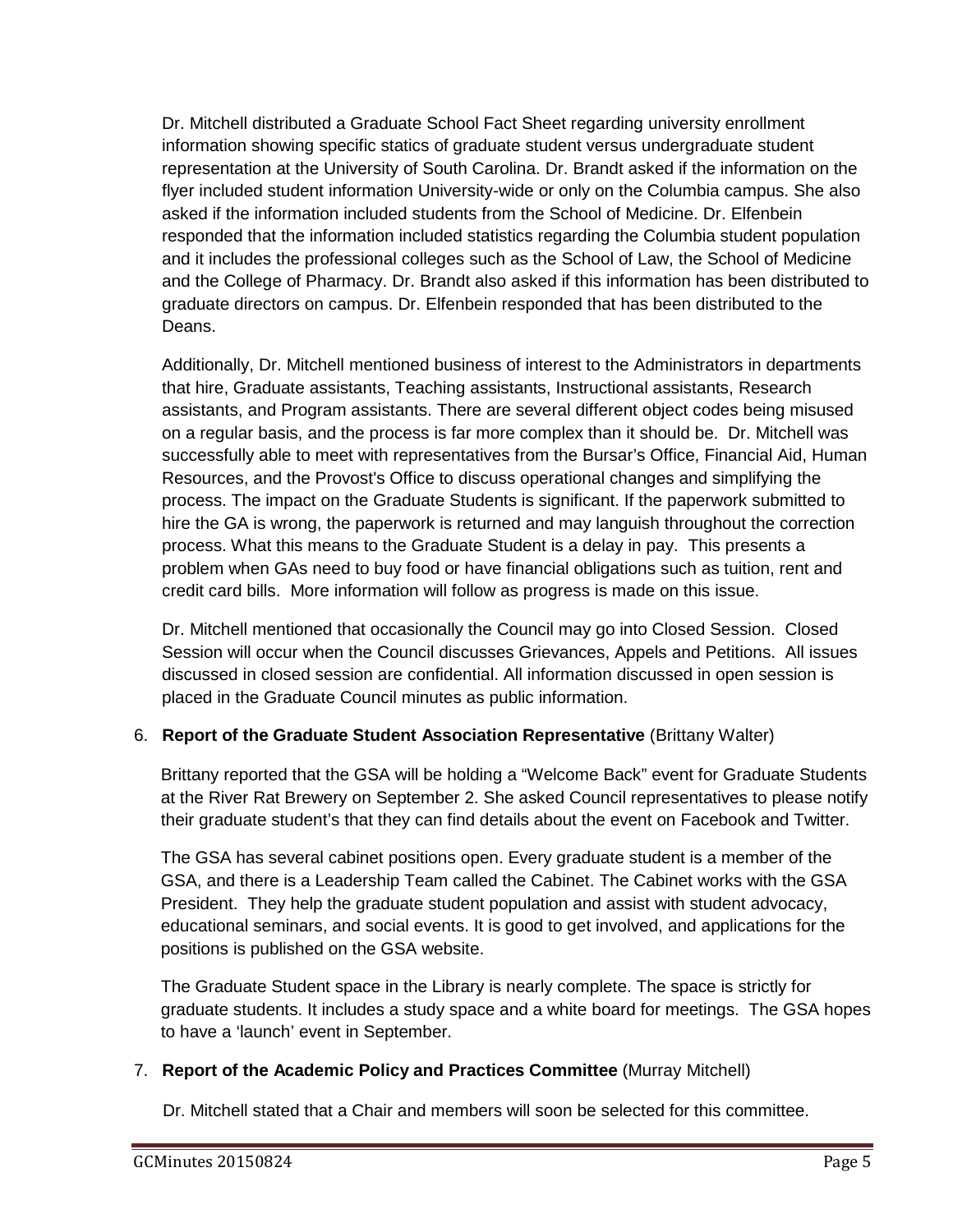### 8. **Report of the Committee on 500/600 Level Courses, Distance Education and Special Courses** (Murray Mitchell)

A listing of 500/600 Level and Distance Education Courses was presented to Council for informational purposes only.

# **500/600 Level Courses**

Dr. Mitchell mentioned that there are two other committees that he attends, EX OFFICIO, to address issues that impact the Graduate School. The Instructional Development Committee deals with distance delivery classes 500 and 600 levels classes. The Courses and Curriculum Committee reviews changes and approves courses to be reviewed by Faculty Senate. These courses are primarily undergraduate courses. Occasionally, there are 500- 600 level classes that potentially serve undergraduates and graduate students. Dr. Mitchell sits on those committees to make sure that requirements of the courses serve graduate level students. This month, those committees met after the Graduate Council agenda was published. The Courses and Curriculum Committee has two courses that will go forward for consideration by the Faculty Senate. Dr. Mitchell's responsibility is to review them and then report to Graduate Council. These courses should be added to the agenda: GEOL 548, Environmental Geophysics. This course has been approved and is awaiting review by the Faculty Senate. The change is from 3 hours to 4 hours. Also LING 521, Advanced English Grammar, has been approved by the Courses and Curriculum Committee and is awaiting Faculty Senate approval. The proposal is to add an integrated course designation for the BA in English. It is part of the Carolina Core requirements.

These Committees are charged with issues of course information duplication and overlap. In this case, a letter of concurrence is required for approve of these courses. The committees are committed to assure appropriate academic boundaries. There is no report for distance delivery courses.

Dr. Mitchell asked Dr. Finnigan if Graduate Council members can review these documents in the new Electronic Proposal Reporting System. Dr. Finnigan responded that the courses can be reviewed at the Committee Review website: [http://www.sc.edu/programproposal/.](http://www.sc.edu/programproposal/) Generic log-in information can be obtained to review the proposals. For more information regarding logging into the system, please inquire at 803-777-6727 or via email at [acadprog@mailbox.sc.edu.](mailto:acadprog@mailbox.sc.edu)

# 9. **Associate Graduate Faculty Nominations** (Murray Mitchell)

Name: None Program: Term:

Dr. Mitchell reported that this is a third category of graduate faculty. The regular term faculty is for tenure and tenure-track professors. Generally, with a nomination, department new hires are approved to be regular term appointed faculty. Term appointments are for three years and are appropriate for professors who are not regular college graduate faculty. Many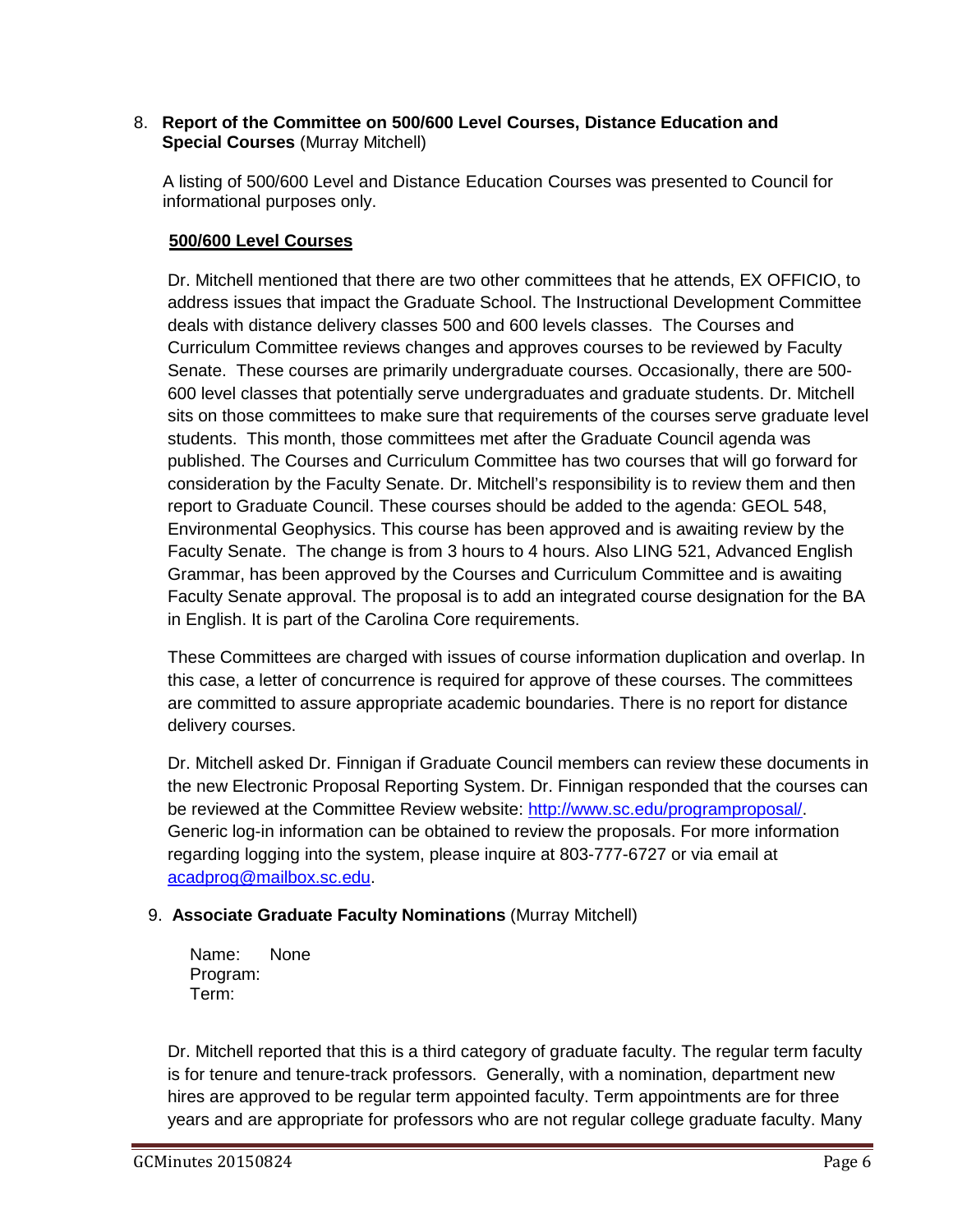are involved in research. Many term appointments are adjunct professors who have an expertise and teach or supervise interns at the 500 level.

The graduate associate faculty category was added in Spring 2015. It is an opportunity for faculty members to have a six year appointment that is renewable. The term appointment is renewable as well. Term appointments are for three years. Associate Graduate Faculty is six years and affords more privileges appropriate for research faculty who are not on the tenure track, but have been here for many years and have the academic credentials to chair theses and dissertations. In some cases, they have more credibility than some tenured, tenure-track faculty members. There have been four nominations since the program began.

Dr. den Ouden asked if a PhD is required for Associate Graduate Faculty status. Dr. Mitchell responded that the CV is submitted and the faculty member must be supported by the graduate faculty in the program. With the term appointment, they can chair masters' theses. Chairing dissertations for doctoral students must be either a regular or associate graduate faculty member.

Dr. Adams asked if this associate faculty status is applicable for faculty with practical experience to teach master's level students. Dr. Mitchell responded that the Term appointment would be most appropriate for that type of appointment. He pointed out that the main difference between the two appointments is that the term is 3 year renewable and associate is six years. Additionally, Associate Graduate Faculty can serve on Graduate Council. Term appointed faculty cannot. Associate Graduate Faculty allows more opportunity for input and contribution to the guidance of how graduate programs unfold. The resistance in the past has been the desire to have people who are fully committed to the University's graduate program so that fulltime faculty cannot be overruled in your programs. It allows input wherever it is desirable and the graduate faculty in each program gives input on eligibility. Dr. Mitchell advised all to share this information with Graduate Directors.

Dr. Hofseth asked if the Associate Graduate Faculty is appropriate for associate professors and research assistants. Dr. Mitchell responded that it is appropriate for associate professors, but not for research assistants. The nominations must come from faculty in the program. Nominees should be faculty who will make solid recommendations to the program.

Dr. Hofseth asked if post-doctoral student would be appropriate for this status. Dr. Mitchell responded that post-doctoral students are still in student status and are not eligible.

Dr. Mitchell mentioned that last year the NIH instituted a requirement for Individual Develop Plans for any student funded by a grant. There is a Post-doc Association with a similar plan. The intension is that these students are assigned a mentor who is responsible for offering guidance to developing a professional path to establish goals as the student works toward a career.

Dr. Elfenbein added that the Post–doc Association launched this past year at USC. If there are post-docs in Council members departments, who are not participating, please make them aware of it. It is organized by Lauren Clark, Office of the Vice President for Research. They were excited about organizing and working together. They have Officers and are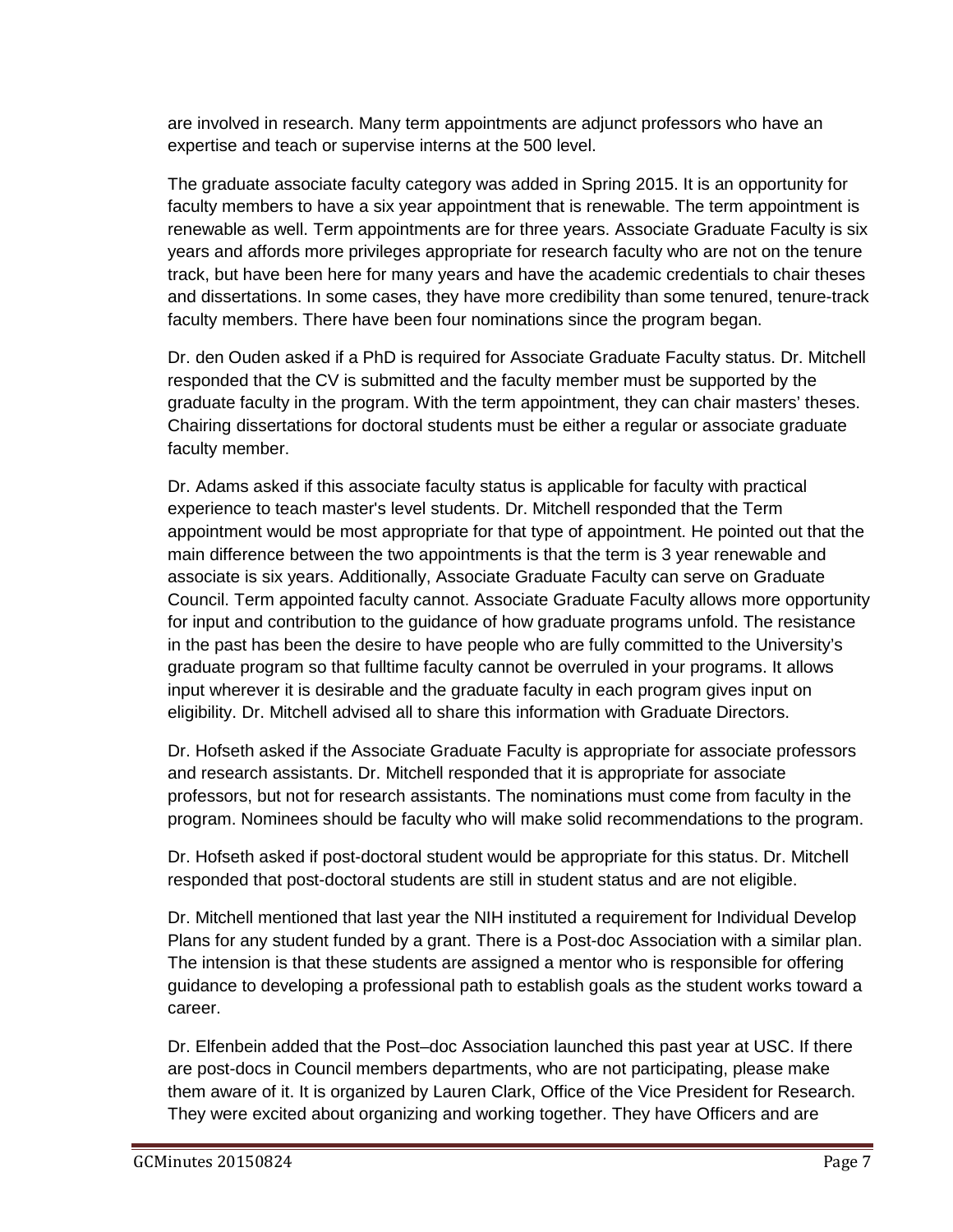making great contributions to the University. The Graduate School met with the Officers, and they were terrific. They are a major resource for students on campus who are thinking about being post-docs.

## 10. **Fellowships and Scholarships Committee** (Murray Mitchell)

Dr. Mitchell stated that a Chair and members will soon be selected for this committee.

## 11. **Report of Science, Math, and Related Professional Programs Committee** (David Tedeschi)

Dr. Tedeschi reported that two more members are needed. There are proposals to discuss on the Electronic Proposal system. If anyone is interested on being on this committee, please contact Dr. Mitchell.

## 12. **Report of the Humanities, Social Sciences, Education, and Related Professional Programs Committee** (Matt Brown)

Dr. Brown reported that there are proposals to discuss on the Electronic Proposal system. If anyone is interested on being on this committee, please contact Dr. Mitchell.

## 13. **Report of the Grievances, Appeals and Petitions Committee** (Murray Mitchell)

Dr. Mitchell stated that a Chair and members will soon be selected for this committee.

He identified that there is one submission to be considered by the committee once it convenes. Typically what happens is that the Grievances, Appeals and Petitions Committee group hears the student's concern. The student may request to appear before the group. We make that opportunity available to the student. Once heard, that committee will make a decision and then make a recommendation to full council giving the reason for their decision. The committee will request support of council or the Council may request additional information. Currently, there is only one petition pending.

Dr. Brandt asked about the timeline for resolution. Dr. Mitchell responded that the committee is notified a soon as a petition is submitted. The committee will discuss the submission at a scheduled meeting and then the case is presented to Graduate Council at the next scheduled meeting. The student is notified of this procedure.

Dr. Mitchell further explained that he initially reviews the submissions, and if it is an issue that clearly violates University academic policy, he has the authority to process the submission with no need for review by the Committee.

### 14. **Other Committee Reports**

No report. Dr. Mitchell stated that this category of reporting is for any Ad Hoc committee that may be developed over the academic year.

### 15**. Old Business**

No report.